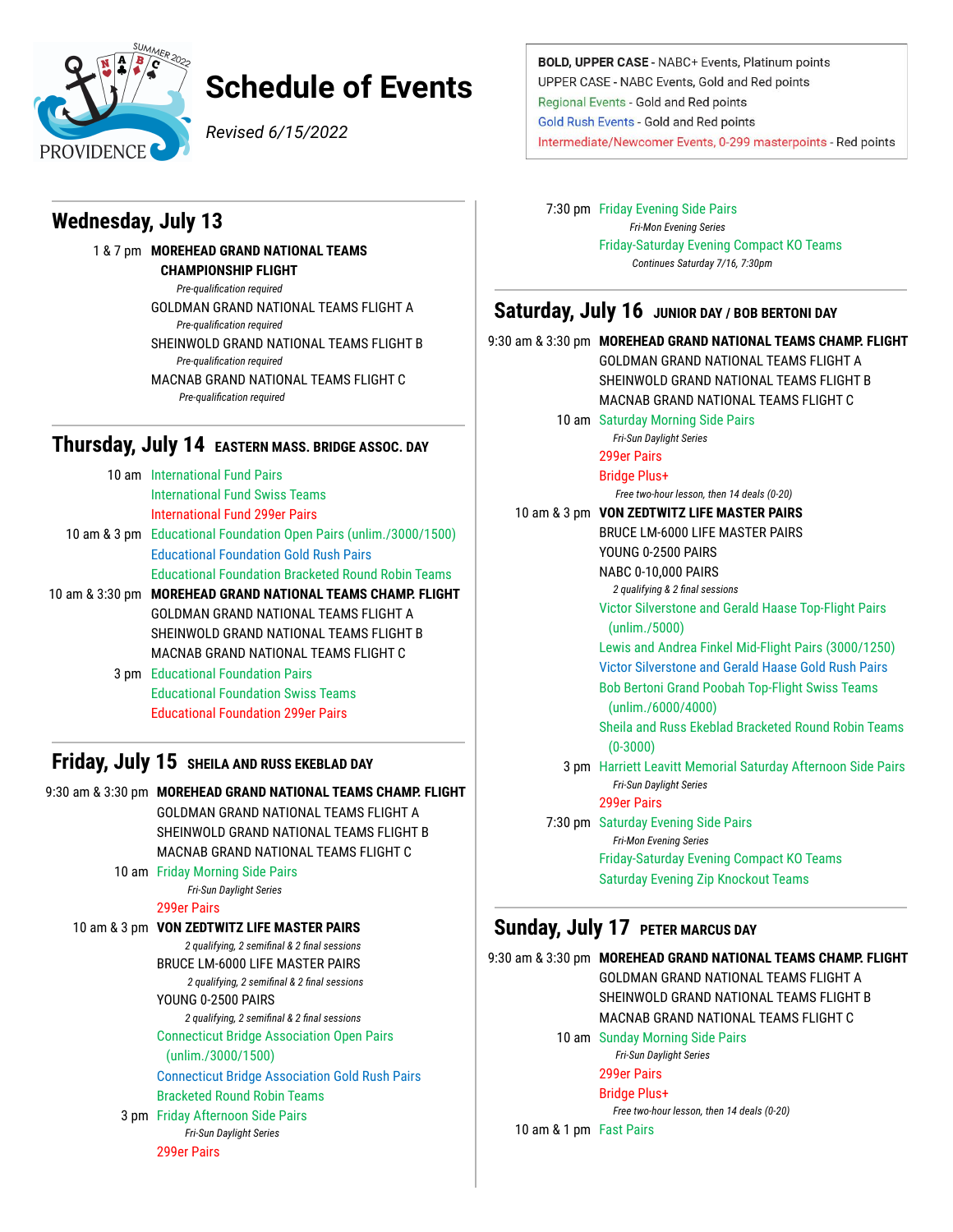#### 10 am & 3 pm **VON ZEDTWITZ LIFE MASTER PAIRS**

BRUCE LM-6000 LIFE MASTER PAIRS YOUNG 0-2500 PAIRS NABC 0-10,000 PAIRS Bill Hunter and Shome Muhkerjee Open Pairs Phyllis Chase Top-Flight Swiss Teams (unlim./5000) Steve Weinstein and Gavin Wolpert Mid-Flight Swiss Teams (3000/1250) Sheila and Russ Ekeblad Gold Rush Swiss Teams 3 pm Fred Rogler Memorial Sunday Afternoon Side Pairs *Fri-Sun Daylight Series* 299er Pairs

7:30 pm Sunday Evening Side Pairs *Fri-Mon Evening Series* Sunday-Monday Evening Bracketed Round Robin Teams *Continues Monday 7/18, 7:30pm* Sunday Evening Zip Knockout Teams

#### **Monday, July 18 GOODWILL DAY / CAROLYN LYNCH DAY**

10 am Monday Morning Side Pairs *Mon-Tue Daylight Series* 299er Pairs 10 am & 3 pm **WAGAR WOMEN'S PAIRS** *2 qualifying & 2 final sessions*

Carolyn Lynch Open Pairs (unlim./3000/1500) Gold Rush Pairs Pamela Hoffer Memorial Bracketed Round Robin Teams

10 am & 3:30 pm **TRUSCOTT/USPC SENIOR SWISS TEAMS** *2 qualifying & 2 final sessions* **SPINGOLD KNOCKOUT TEAMS**

*Full-day knockout matches ending Sunday 7/24; Pre-registration required (closing time 4 pm Sun 7/17)*

3 pm Monday Afternoon Side Pairs *Mon-Tue Daylight Series* Janet McGlynn 299er Pairs

7:30 pm Rich DeMartino Monday Evening Side Pairs *Fri-Mon Evening Series* Sunday-Monday Evening Bracketed Round Robin Teams Monday Evening Zip Knockout Teams

# **Tuesday, July 19 CLINT WRIGHT DAY**

|  | 10 am Tuesday Morning Side Pairs                                                                    |
|--|-----------------------------------------------------------------------------------------------------|
|  | <b>Mon-Tue Daylight Series</b>                                                                      |
|  | 299er Pairs                                                                                         |
|  | 10 am & 3 pm WAGAR WOMEN'S PAIRS                                                                    |
|  | Clint Wright Top-Flight Pairs (unlim./5000)                                                         |
|  | Narragansett Bridge Club Mid-Flight Pairs (3000/1250)                                               |
|  | <b>Clint Wright Gold Rush Pairs</b>                                                                 |
|  | <b>Bracketed Round Robin Teams</b>                                                                  |
|  | 10 am & 3:30 pm <b>TRUSCOTT/USPC SENIOR SWISS TEAMS</b>                                             |
|  | SPINGOLD KNOCKOUT TEAMS                                                                             |
|  | 0-6000 MINI-SPINGOLD KNOCKOUT TEAMS                                                                 |
|  | Full-day knockout matches until complete; Pre-registration required<br>(closing time 8 pm Mon 7/18) |
|  | 0-2500 MINI-SPINGOLD KNOCKOUT TEAMS                                                                 |
|  | Full-day knockout matches until complete: Pre-registration required                                 |

*Full-day knockout matches until complete; Pre-registration required (closing time 8 pm Sun 7/18)*

3 pm Tuesday Afternoon Side Pairs *Mon-Tue Daylight Series*

299er Pairs

7:30 pm Tuesday Evening Side Pairs

*Tue-Fri Evening Series*

Tuesday-Wednesday Evening Bracketed Teams *Continues Wednesday 7/20, 7:30pm*

# **Wednesday, July 20 CENTRAL MASS. BRIDGE ASSOC. DAY**

9:30 am & 3:30 pm **SPINGOLD KNOCKOUT TEAMS** 0-6000 MINI-SPINGOLD KNOCKOUT TEAMS 10 am Marilyn Falk Memorial Wednesday Morning Side Pairs *Wed-Thu Daylight Series* 299er Pairs 10 am & 3 pm **WERNHER OPEN PAIRS** *2 qualifying & 2 final sessions* **FREEMAN MIXED BOARD-A-MATCH TEAMS** *2 qualifying & 2 final sessions* Open Pairs (unlim./3000/1500) Lorraine and Charlie Rosenthal Gold Rush Pairs Carolyn Lynch Top-Flight Swiss Teams (unlim./6000/4000) Central MA Bracketed Round Robin Teams (0-3000) 10 am & 3:30 pm 0-2500 MINI-SPINGOLD KNOCKOUT TEAMS 3 pm Peg Kaplan Wednesday Afternoon Side Pairs *Wed-Thu Daylight Series* 299er Pairs 7:30 pm Collegiate Individual Wednesday Evening Side Pairs *Tue-Fri Evening Series* Tuesday-Wednesday Evening Bracketed Round Robin Teams Wednesday Evening Zip Knockout Teams

# **Thursday, July 21**

|  | 9:30 am & 3:30 pm SPINGOLD KNOCKOUT TEAMS           |
|--|-----------------------------------------------------|
|  | 0-6000 MINI-SPINGOLD KNOCKOUT TEAMS                 |
|  | 10 am Thursday Morning Side Pairs                   |
|  | <b>Wed-Thu Daylight Series</b>                      |
|  | 299er Pairs                                         |
|  | 10 am & 1 pm Fast Open Pairs                        |
|  | 10 am & 3 pm WERNHER OPEN PAIRS                     |
|  | <b>FREEMAN MIXED BOARD-A-MATCH TEAMS</b>            |
|  | Top-Flight Pairs (unlim./5000)                      |
|  | Rosemary Meehan Tator Mid-Flight Pairs (3000/1250)  |
|  | <b>Gold Rush Pairs</b>                              |
|  | Eric Schwartz Memorial Top-Flight Swiss Teams       |
|  | (unlim./6000/4000)                                  |
|  | Bracketed Round Robin Teams (0-3000)                |
|  | Collegiate Bridge Bowl Championship                 |
|  | Round robin or Swiss qualifier                      |
|  | 10 am & 3:30 pm 0-2500 MINI-SPINGOLD KNOCKOUT TEAMS |
|  | <b>3 pm</b> Thursday Afternoon Side Pairs           |
|  | <b>Wed-Thu Daylight Series</b>                      |
|  | 299er Pairs                                         |
|  |                                                     |